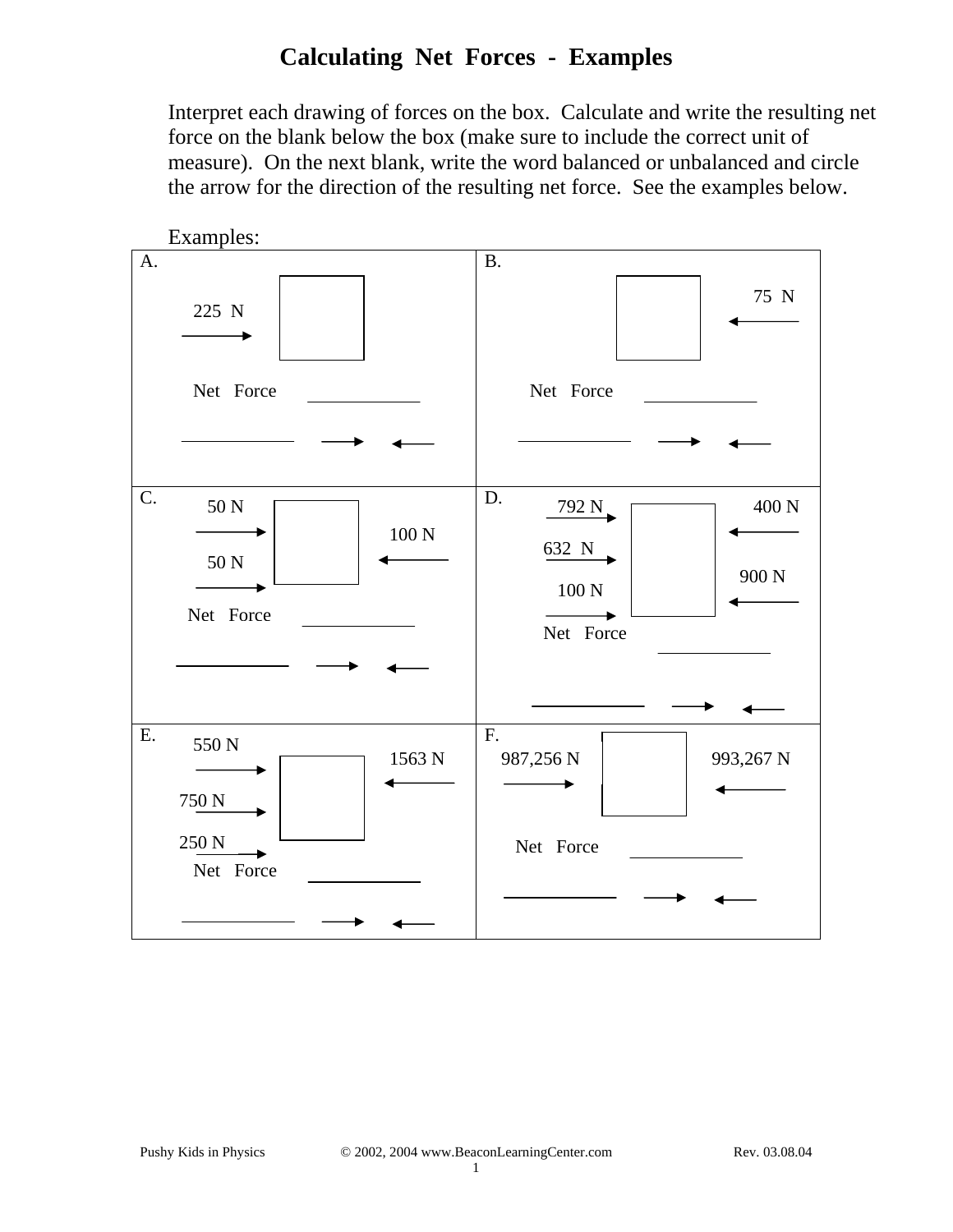## **Calculating Net Forces**

Interpret each drawing of forces on the box. Calculate and write the resulting net force on the blank below the box (make sure to include the correct unit of measure). On the next blank, write the word balanced or unbalanced and circle the arrow for the direction of the resulting net force.